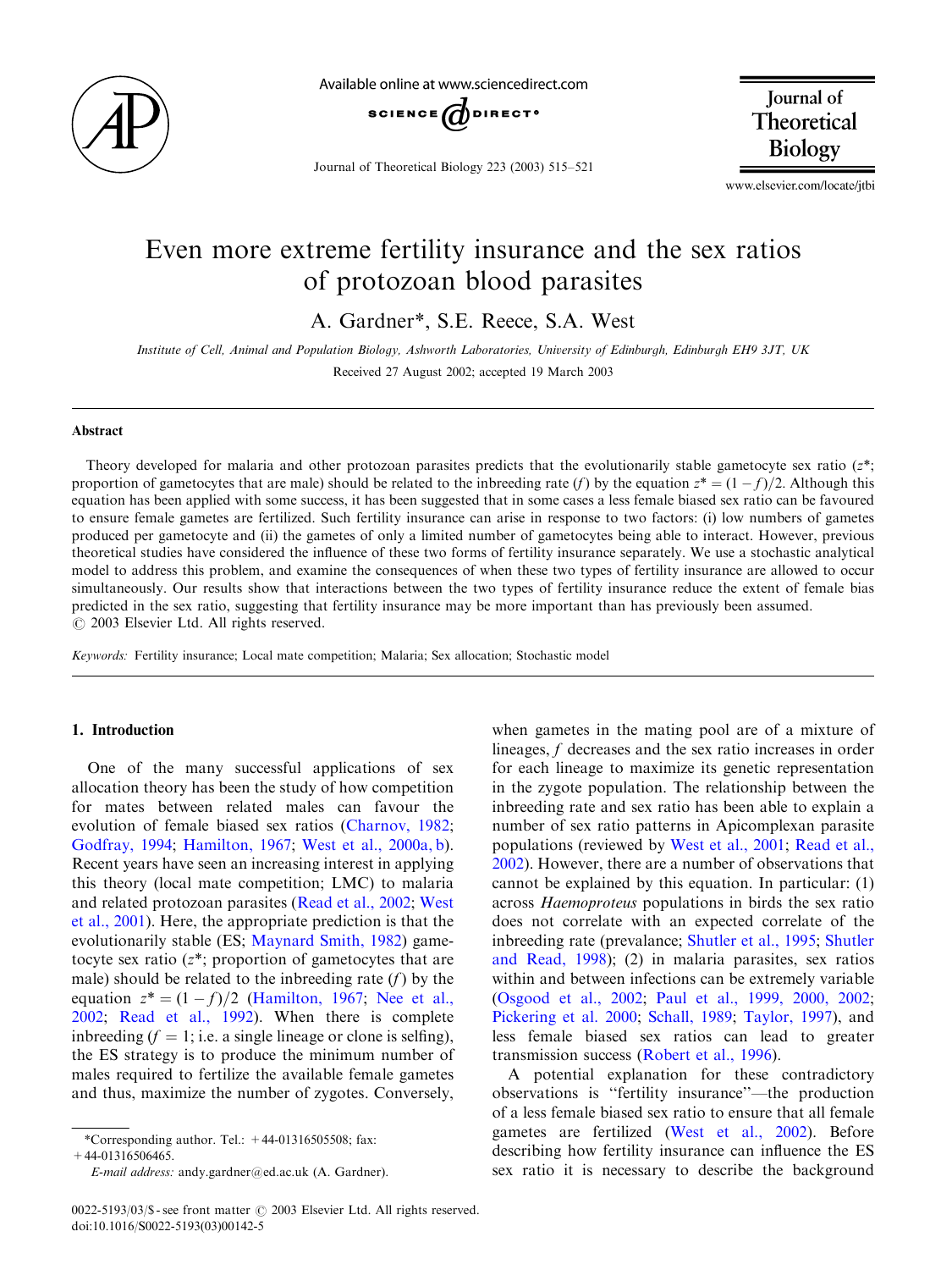<span id="page-1-0"></span>biology. In malaria and related Haemospororin parasites, haploid sexual stages (gametocytes) are taken up from the host in the blood meal of a vector. Once inside the midgut, the haploid gametocytes differentiate into haploid gametes and fuse to form zygotes. These resulting diploid zygotes undergo meiosis and asexual proliferation before migrating to the vector's salivary glands where they wait to enter a new vertebrate host. Each female gametocyte (macro-gametocyte) will differentiate into 1 female gamete, whereas each male gametocyte (micro-gametocyte) will produce several motile male gametes. The number of viable gametes produced per male gametocyte varies enormously across species—4–8 in mammalian malaria parasites [\(Read](#page-6-0) [et al., 1992](#page-6-0));  $\sim$  2 in some lizard malarias [\(Schall, 2000\)](#page-6-0); 5–>1000 in Eimeriorin intestinal parasites ([West et al.,](#page-6-0) [2000a, b\)](#page-6-0).

Fertility insurance can occur for two broad reasons which are summarized here but discussed more fully in [West et al. \(2002\).](#page-6-0) First, the number of male gametes produced per gametocyte  $(c)$  may be a limiting factor [\(Read et al., 1992](#page-6-0)). If the mean number of viable gametes produced per male gametocyte is  $c$ , then the ES sex ratio must be  $z^* \geq 1/(c + 1)$ , otherwise there will not be enough male gametes to fertilize the female gametes (Fig. 1A; [Read et al., 1992\)](#page-6-0). Second, the ability of gametes to interact may be a limiting factor. [West et al.](#page-6-0) [\(2002\)](#page-6-0) investigated this possibility by assuming that the number of gametocytes whose gametes can interact  $(q)$  is restricted. In this case a less female biased sex ratio is favoured to avoid the stochastic absence of males in a mating group of  $q$  gametocytes (Fig. 1B; [West et al.](#page-6-0),  $2002$ ). A low q could occur for a number of reasons including low male gamete motility, high gametocyte or gamete mortality, low gametocyte density, or small blood meals ([Shutler and Read, 1998](#page-6-0); [Paul et al., 1999,](#page-6-0) [2000, 2002;](#page-6-0) [Reece and Read, 2000;](#page-6-0) [West et al., 2001,](#page-6-0) [2002\)](#page-6-0). Recent attention has focused on how the host immune response may influence and vary the importance of these factors ([Paul et al., 1999, 2000, 2002](#page-6-0); [Reece and Read, 2000](#page-6-0)).

In order to make their analyses mathematically tractable, previous studies have considered the influence of these two forms of fertility insurance separately. When examining the influence of male gametocyte fecundity (c), [Read et al. \(1992\)](#page-6-0) assumed that the gametes from an infinite pool of gametocytes can interact  $(q = \infty)$ , and when examining the influence of the number of gametocytes whose gametes can interact  $(q)$ , West et al.  $(2002)$  assumed that male gamete fecundity was not a limiting factor  $(c = \infty; i.e.$  one male gametocyte is able to provide enough gametes to fertilize all of the female gametes in its mating group arising from  $q$  gametocytes). It has subsequently been assumed that the overall effect of these two factors can be examined by seeing which is more constraining, and



Fig. 1. The relationship between the predicted unbeatable sex ratio (proportion of gametocytes that are male;  $z^*$ ) and the inbreeding rate  $(f)$ . (A) Unbeatable sex ratio when the number of gametes produced by each male gametocyte  $(c)$  varies and gametes from all gametocytes in a very large group can interact ( $q \rightarrow \infty$ ; [Read et al. 1992](#page-6-0)). (B) Unbeatable sex ratio when the number of gametocytes whose gametes can interact  $(q)$  is limited and the number of gametes produced by each male gametocyte  $(c)$  is not limiting ([West et al., 2002](#page-6-0)).

favours the least female biased sex ratio ([West et al.,](#page-6-0) [2002\)](#page-6-0). However, there is the possibility that these factors may interact—when both  $c$  and  $q$  are low, even if there are males in a mating group, these males may not be able to provide enough gametes to fertilize all the female gametes. Although this scenario could logically occur, it is not clear whether this interaction will significantly influence the ES sex ratio. We use a stochastic analytical model to address this problem and consider how the unbeatable sex ratio is influenced by the interaction of finite values for both  $c$  and  $q$ . We use life history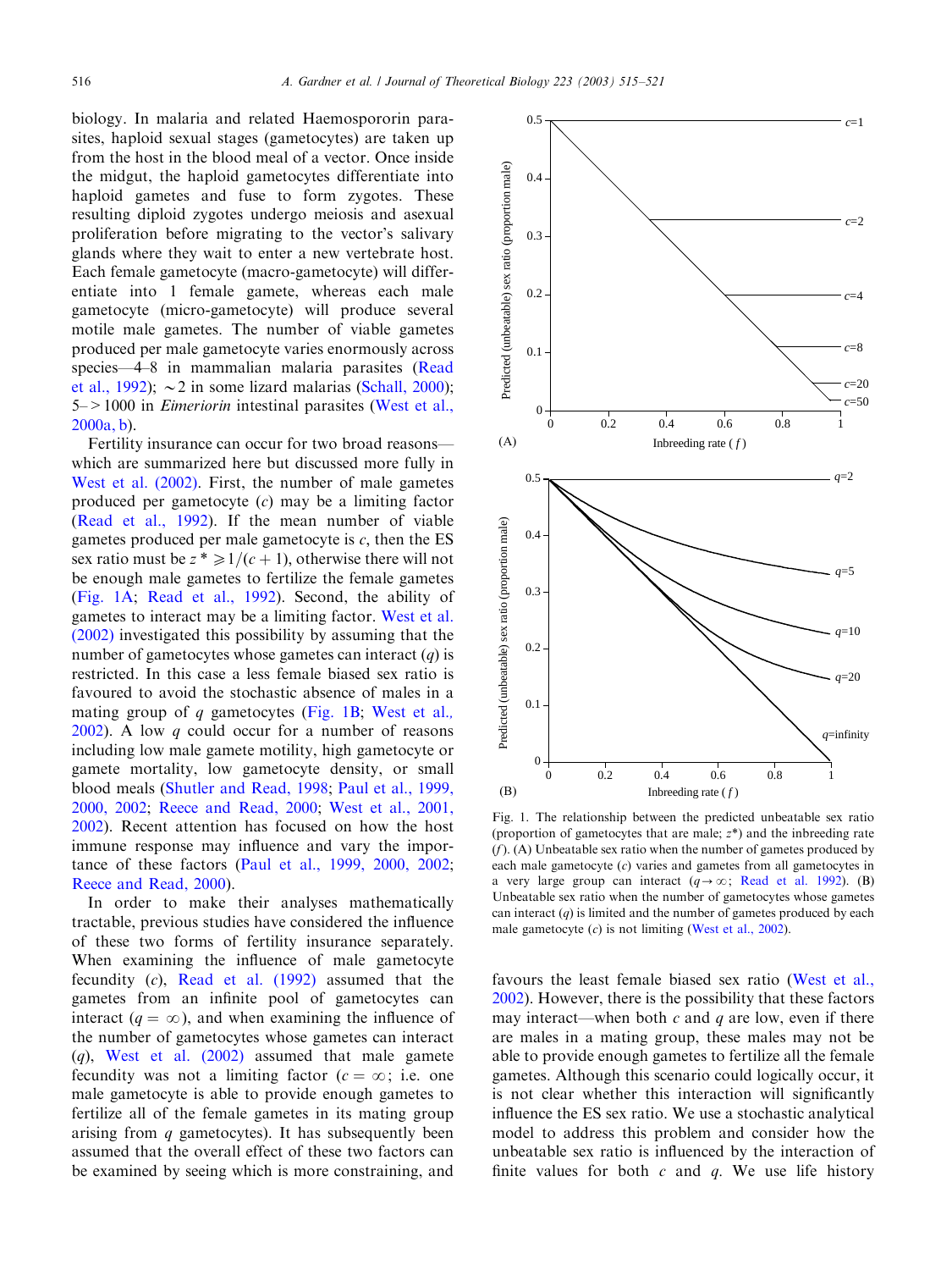terminology associated with malaria parasites, but our results are applicable to any Apicomplexan parasite with dimorphic sexual stages.

# 2. Methods

We consider an infinite population of vertebrates harbouring malaria parasites and supporting an infinite number of blood-feeding dipteran vectors (effects due to finite numbers of vertebrate hosts is negligible unless the number of hosts are extremely small; [Taylor and](#page-6-0) [Bulmer, 1980\)](#page-6-0). Every host contains an infinite pool of haploid gametocytes circulating in the peripheral blood, comprising  $n$  independent lineages (all notation is given in Table 1). Within a lineage, all gametocytes are clonally derived from a single sporozoite founder individual. Each lineage produces a proportion z of male gametocytes and  $1 - z$  of female gametocytes, where z is determined by a single biallelic nuclear gene. A common 'Null' allele exists at frequency  $1 - m$  and

Table 1 Definition of each parameter/variable referred to in the methods and appendix

| Symbol                          | Definition                                                |
|---------------------------------|-----------------------------------------------------------|
| $Bi(k, \pi)$                    | Binomial distribution: $k$ trials and probability of      |
|                                 | success $\pi$                                             |
| C                               | Number of viable male gametes per male                    |
|                                 | gametocyte                                                |
| $\overline{F}$                  | Indeeding coefficient; $f = n^{-1}$                       |
| $g_X$                           | Number of X-allele male gametes remaining viable          |
| $HypGeo(\alpha, \beta, \gamma)$ | Hypergeometric distribution: $\alpha$ trials, and $\beta$ |
|                                 | potential successes out of $\gamma$                       |
| $\boldsymbol{M}$                | The Mutant allele                                         |
| $\overline{M}$                  | Population frequency of the mutant                        |
| $\boldsymbol{N}$                | The Null allele                                           |
| $\boldsymbol{N}$                | Number of independent lineages per vertebrate             |
|                                 | host                                                      |
| $\boldsymbol{P}$                | Probability of male gamete survival                       |
| Q                               | Number of gametocytes whose gametes can                   |
|                                 | interact in the vector                                    |
| $S_{X,\nu}$                     | Success of the $X$ -allele in a host containing $y$       |
|                                 | Mutant infections                                         |
| $W_X$                           | Absolute fitness of the $X$ -allele                       |
| Z                               | Sex ratio (proportion male gametocytes per                |
|                                 | lineage)                                                  |
| $z^*$                           | Evolutionarily stable (ES) sex ratio                      |
| $Z_{X}$                         | Sex ratio employed by the $X$ -allele                     |
| χ                               | Species-specific number of gametes released per           |
|                                 | male gametocyte                                           |
| $\phi_{X}$                      | Number of $X$ -allele females in a mating group           |
| $\mu_X$                         | Number of $X$ -allele males in a mating group             |
| $\tau_X$                        | Total number of $X$ -allele gametocytes in a mating       |
|                                 | group                                                     |
| $\varpi_{X,\nu}$                | Frequency of X-alleles in successful male $(y = 1)$       |
|                                 | or female $(y = 0)$ gametes                               |
| $\omega$                        | Relative fitness of the Null, $w_N/w_M$ ; Mutant          |
|                                 | invades if $\omega$ < 1                                   |
| ζ                               | Number of zygotes produced by the mating group            |

has  $z = z_N$ , and an infinitely rare 'Mutant' allele exists at frequency *m* and has  $z = z_M$ . We may assign each infected host individual to one of  $n + 1$  classes on the basis of the number of Mutant lineages carried. Each host is fed upon by a large number of vectors, transmitting q gametocytes to each vector in the process. Once in the midgut of the vector, each male gametocyte gives rise to  $c$  male gametes and female gametocytes each give rise to a single female gamete. Random syngamy ensues, and the resulting next generation of zygotes are, following [Read et al. \(1992\),](#page-6-0) assumed to reflect the genetic composition of the next generation of infections. It is worth noting that although each vector contains a single mating group of size  $q$  the predictions of this analysis will hold for any number of such groups, provided that there is no exchange of gametes between mating groups.

The fitness of the Null is the mean success of a Null lineage from each host-class weighted by the number of Null lineages in the host-class and the frequency of that host-class. As the mutant is infinitely rare, so that  $m \rightarrow 0$ , the fitness of the Null is dominated by its success in vectors feeding upon hosts containing no Mutant lineages

$$
w_N \approx \frac{1}{n} S_{N,0} = f S_{N,0},
$$
\n(1)

where  $S_{N,0}$  is the mean number of zygotic Null alleles produced per vector feeding on a host harbouring zero Mutant lineages, and  $f$  is the degree of inbreeding. The Mutant never occurs in such hosts, and almost never occurs in hosts with other Mutant lineages, so its fitness is dominated by its success in vectors feeding upon hosts with 1 Mutant lineage and  $n - 1$  Null lineages

$$
w_M \approx S_{M,1},\tag{2}
$$

where  $S_{M,1}$  is the mean number of zygotic Mutant alleles derived from a vector feeding on a host containing one Mutant infection only. The Mutant invades if  $w_M > w_N$ and so the ES sex ratio  $z^*$  is the value of  $z_N$ , such that  $\omega = w_N/w_M$  is not less than unity for all  $0 \le z_M \le 1$ . Exact solutions for  $S_{N,0}$  and  $S_{M,1}$  will be determined, so that for known  $q$ ,  $c$  and  $f$  pairs of sex ratio strategies may be compared.

A vector feeding on a Null-only host is assured of obtaining q Null gametocytes in its bloodmeal.  $\mu_N \sim Bi(q, z_N)$  are male, and the remaining  $\phi_N = q \mu_N$  are female, so that there are  $c\mu_N$  male gametes and  $\phi_N$  female gametes able to interact in the midgut. The number of zygotes,  $\zeta$ , is the smaller of these two values, and since zygotes are diploid the number of Null alleles formed in that vector is  $2\zeta$ :

$$
S_{N,0} = \sum_{\mu_N=0}^{q} \binom{q}{\mu_N} z_N^{\mu_N} (1 - z_N)^{q - \mu_N} 2 \min\{c\mu_N, q - \mu_N\}.
$$
\n(3)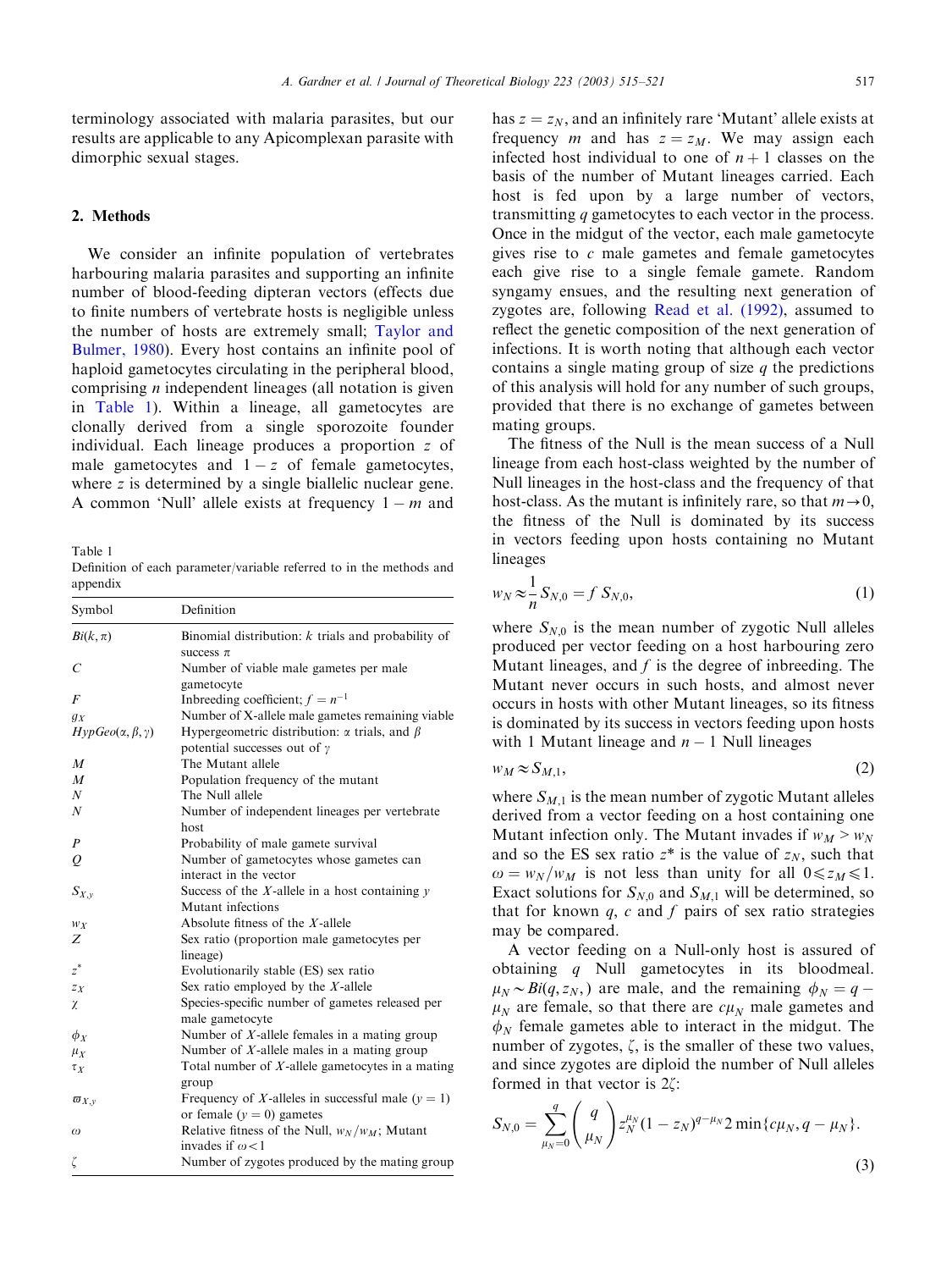<span id="page-3-0"></span>A vector feeding on a host containing 1 Mutant and  $n - 1$  Null lineages will obtain q gametocytes of which  $\tau_M \sim Bi(q, f)$  are Mutant and  $\tau_N = q - \tau_M$  are Null. These will comprise  $\mu_M \sim Bi(\tau_M, z_M)$  Mutant males and  $\phi_M = \tau_M - \mu_M$  Mutant females, and  $\mu_N \sim$  $Bi(\tau_{N,ZN})$  Null males and  $\phi_N = \tau_N - \mu_N$  Null females. The number of zygotes,  $\zeta$ , is then the lower of the two values  $c(\mu_M + \mu_N)$  and  $\phi_M + \phi_N$ , meaning that there are  $\zeta$  successful male gametes and  $\zeta$  successful female gametes. Of the former, a proportion  $\varpi_{M1} \sim$  $HypGeo(\zeta, c\mu_M, c(\mu_M + \mu_N))/\zeta$  will be Mutant, and of the latter a proportion  $\varpi_{M,0} \sim HypGeo(\zeta,\phi_M,$  $\phi_M + \phi_N$ / $\zeta$  will be Mutant. The success of the Mutant is simply  $\zeta(\varpi_{M,1} + \varpi_{M,0})$  ([Taylor, 1981;](#page-6-0) [Charnov, 1982\)](#page-6-0), i.e.:

$$
S_{M,1} = \sum_{\tau_M=0}^{q} \sum_{\mu_M=0}^{\tau_M} \sum_{\mu_N=0}^{q-\tau_M} \binom{q}{\tau_M} f^{\tau_M} (1-f)^{q-\tau_M} \binom{\tau_M}{\mu_M}
$$
  

$$
z_M^{\mu_M} (1-z_M)^{\tau_M-\mu_M} \binom{q-\tau_M}{\mu_N} z_N^{\mu_N} (1-z_N)^{q-\tau_M-\mu_N}
$$
  

$$
\min\{c(\mu_M + \mu_N), q-\mu_M - \mu_N\}
$$
  

$$
(E[\varpi_{M,1}] + E[\varpi_{M,0}]), \qquad (4a)
$$

where

$$
E[\varpi_{M,1}] = \begin{cases} \frac{\mu_M}{\mu_M + \mu_N} & \text{if } \mu_M + \mu_N > 0, \\ 0 & \mu_M + \mu_N = 0, \end{cases}
$$
 (4b)

$$
E[\varpi_{M,0}] = \begin{cases} \frac{\tau_M - \mu_M}{q - \mu_M - \mu_N} & \text{if } q - \mu_M - \mu_N > 0, \\ 0 & q - \mu_M - \mu_N = 0. \end{cases}
$$
(4c)

These expressions reveal whether the Mutant allele can invade a population fixed for the Null. We determined the ES sex ratio iteratively, such that the value of  $z_N$  in each round is the sex ratio of the successfully invading Mutant or successfully defending Null of the previous round, and  $z_M$  is a randomly assigned value. After an indefinite number of rounds the Null will assume and subsequently retain the value of  $z^*$ , so that at any time the currently unbeaten z can be tested for evolutionary stability by plotting  $\omega$  for  $z_N$ equal to the putative  $z^*$  against all  $0 \le z_M \le 1$  and rejecting if  $\omega < 1$  for any  $z_M$ .

To check our expressions, we derived Eqs. (3) and (4) for the special cases where  $q$  or  $c$  are infinite, i.e. corresponding to the analyses of [Read et al. \(1992\)](#page-6-0) and [West et al. \(2002\).](#page-6-0) These equations are presented in the appendix, and in all cases gave the same results as the previous analyses.

#### 3. Results and discussion

We have discriminated between two types of fertility insurance, in response to: (i) low male gamete fertility (low c), and (ii) the ability of gametes to interact (low  $q$ ). Previous theoretical work has examined the effect of these two types of fertility insurance separately. Specifically, [West et al. \(2002\)](#page-6-0) assumed that when both of these factors are operating, the effect for sex ratio evolution can be determined by seeing which leads to a greater reduction in the predicted female bias (i.e. which of [Figs. 1A and B](#page-1-0) predicts the least female biased sex ratio). In contrast, our model explicitly allows for both types of fertility insurance to act simultaneously, and hence allows for any interactions. In Figs. 2–4 we give



Fig. 2.  $(A)$  Relationship between predicted sex ratio and inbreeding rate, for given values of q when  $c = 2$  assuming no interaction between the two types of fertility insurance and (B) relationship between ES sex ratio and inbreeding rate arising from Eqs.  $(1)$ – $(4)$ , for given values of q when  $c = 2$ .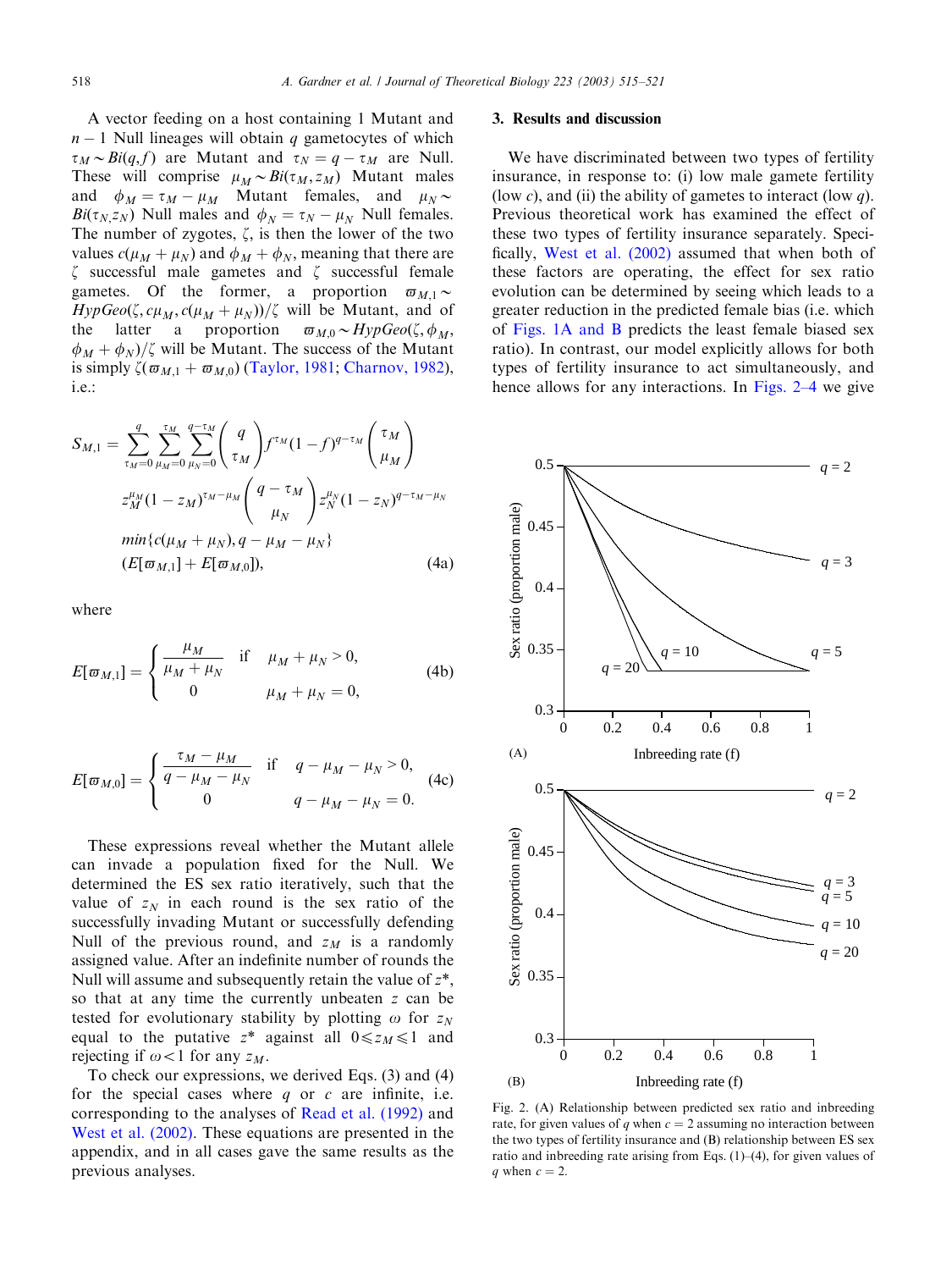

Fig. 3. (A) Relationship between predicted sex ratio and inbreeding rate, for given values of q when  $c = 4$  assuming no interaction between the two types of fertility insurance and (B) Relationship between ES sex ratio and inbreeding rate arising from Eqs.  $(1)$ – $(4)$ , for given values of q when  $c = 4$ .

example predictions when the two types of fertility insurance are allowed to act separately as previously assumed by [West et al. \(2002\)](#page-6-0) (part A of the figures) or simultaneously in our model (part B of the figures). Our results show that when both c and q are low, the ES sex ratio may be higher than predicted when considering these two effects separately.

Why does our model predict a less female biased sex ratio? It has been assumed that one male gametocyte will be able to provide enough gametes to fertilize all the female gametes in the mating group that arises from  $q$ gametocytes. This is not the case if  $(q - 1) > c$ . More generally, the male gametocytes will not be able to fertilize all the female gametes when  $(q - \mu) > c\mu$ , where  $\mu$  is the number of male gametocytes in a mating group. This risk of not having enough males to fertilize the



Fig. 4. (A) Relationship between predicted sex ratio and inbreeding rate, for given values of q when  $c = 8$  assuming no interaction between the two types of fertility insurance and (B) relationship between ES sex ratio and inbreeding rate arising from Eqs. (1)–(4), for given values of a when  $c = 8$ .

females in the group leads to less female biased sex ratios being favoured. Another way of conceptualising this is that a finite q increases the potential for low  $c$  to be a problem—when gametes can not interact as successfully (finite  $q$ ), a mating group may contain only a single or small number of male gametocytes, and so the gamete fecundity  $(c)$  of these males is more likely to be a limiting factor.

Our model shows that the interaction between the two types of fertility insurance can have a surprisingly large influence on the ES sex ratio. In the examples that we give, the predicted sex ratio can be up to 0.1 higher ([Fig.](#page-3-0) [2,](#page-3-0) when  $c = 2$ ,  $q = 10$  and  $f = 0.3$ ). In this instance the sex ratio deviates from equality (0.5) by approximately half the amount inferred by [West et al. \(2002\).](#page-6-0) Although increasing  $c$  proportionally reduces the degree of female bias, the complex interplay between male fecundity and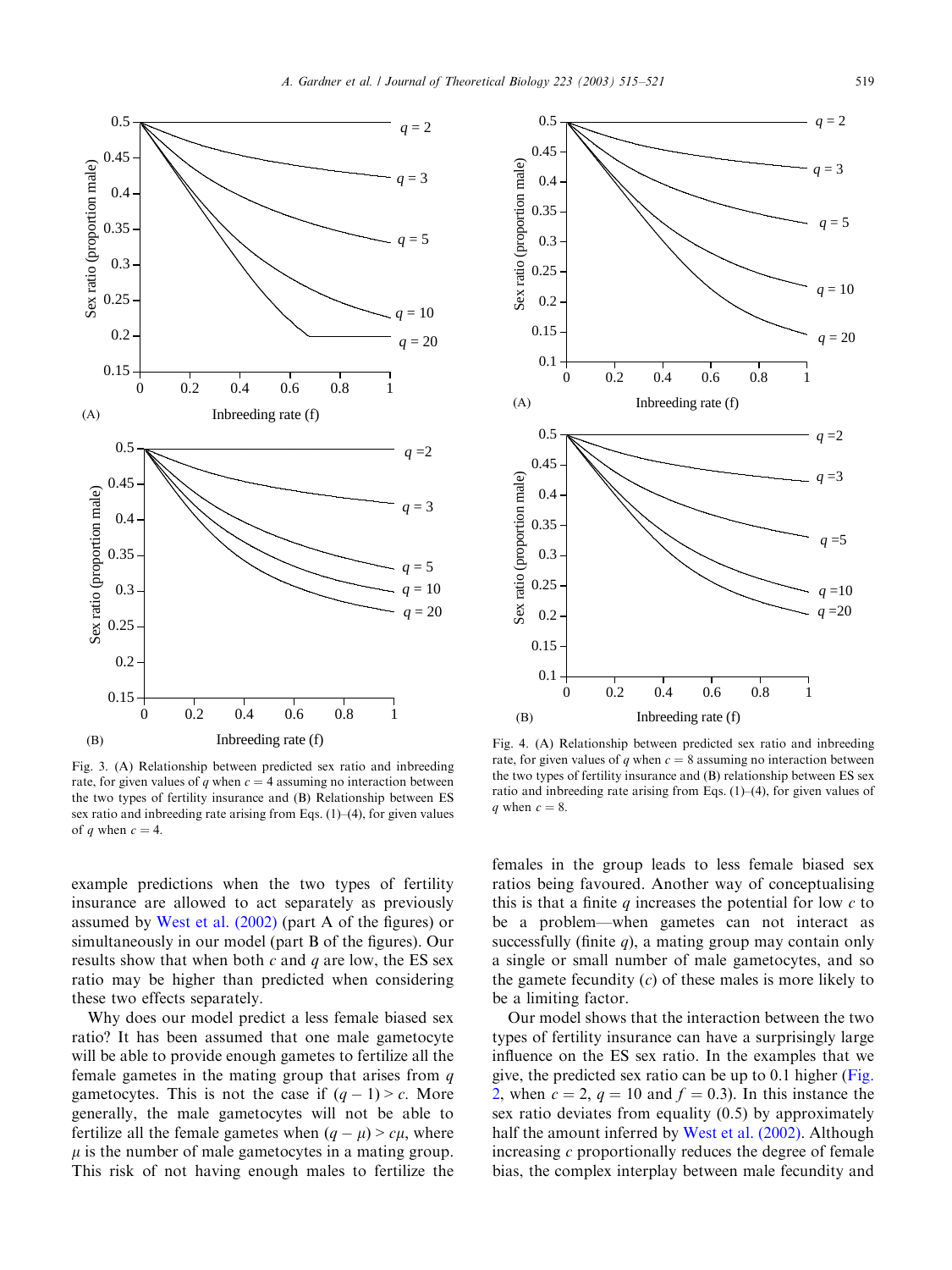size of mating groups makes it difficult to relate the magnitude of this effect to  $q$ . In the limit, as  $q$  increases towards infinity, the effect dissipates as the predictions converge with those of [Read et al. \(1992\)](#page-6-0). However, as  $q$ rises it increases the propensity for  $c$  to become limiting. The effect is therefore a dome-shaped function of  $q$ , although the exact relationship crucially depends upon the particular parameter values.

We also extended our model to allow stochastic variability in the number of viable gametes per gametocyte  $(c)$ ; see appendix, Eqs.  $(A.5)$  and  $(A.6)$ . This could occur through variation in the number of gametes produced per gametocyte, or through mortality. Adding in this stochasticity (for invariant  $E[c]$ ) gives further reduction in the female bias predicted, although this effect is negligible in all but the smallest of mating groups. However, a novel prediction arises from this form of stochasticity, as it allows the investigation of the mean value of  $c < 1$ , so that male fecundity is lower than that of females. In this case, a male biased sex ratio is favoured. For the case of  $q \rightarrow \infty$  Eqs. (A.3) and (A.4) remain valid even for  $c < 1$ , and male biased ES sex ratios are easily demonstrated. Switching the roles of males and females in the classic LMC relation, the result of [Read et al. \(1992\)](#page-6-0) can be extended so that, as before, for  $c \geq 1$   $z^* = \max\{(1-f)/2, 1/(c + 1)\}\text{, yet now for } c \leq 1$  $z^* = \min\{(1+f)/2, 1/(c+1)\}\$ . This prediction contrasts with standard LMC models constructed for insects (e.g. [Nagelkerke and Hardy, 1994](#page-6-0); [West and Herre, 1998\)](#page-6-0), where male biased sex ratios are never predicted, due to the assumption that one male can mate any number of females (analogous to assuming  $c = \infty$ ). Male biased sex ratios have been observed in some samples of lizard malaria [\(Paperna and Landau, 1991\)](#page-6-0), although the necessarily small sample sizes mean that these observations should be treated with caution.

To conclude, our analysis has revealed that fertility insurance can be a more potent evolutionary buffer to female biased sex ratios in malaria and related parasites than previously suggested. Clearly, the outstanding problem is to obtain empirical estimates of  $c$  and  $q$ , and how their values are influenced by factors such as host immune responses. We have recently reviewed the existing literature on this [\(West et al., 2002\)](#page-6-0), and sadly very little is known.

## Acknowledgements

We would like to thank Nick Barton, Brian Charlesworth, Toby Johnson, Rie Paul and Andrew Read for comments and useful discussion, and the Biotechnology & Biotechnological Sciences Research Council, the Natural Environment Research Council and The Royal Society for financial Support.

## Appendix

In [West et al. \(2002\)](#page-6-0) the implications of finite mating groupsize for fertility insurance were made amenable for mathematical treatment by assuming infinite male fecundity. This represents a special case of our model, such that  $c = \infty$  and Eqs. (3) and (4) reduce to

$$
S_{N,0} = \sum_{\mu_N=0}^{q} \binom{q}{\mu_N} z_N^{\mu_N} (1 - z_N)^{q - \mu_N} 2\zeta,
$$
 (A.1a)

where

$$
\zeta = \begin{cases} q - \mu_N & \text{if } \mu_N > 0, \\ 0 & \mu_N = 0 \end{cases}
$$
 (A.1b)

and

$$
S_{M,0} = \sum_{\tau_M=0}^{q} \sum_{\mu_M=0}^{\tau_M} \sum_{\mu_N=0}^{q-\tau_M} \binom{q}{\tau_M} f^{\tau_M} (1-f)^{q-\tau_M} \binom{\tau_M}{\mu_M}
$$
  

$$
z_M^{\mu_M} (1-z_M)^{\tau_M-\mu_M} \binom{q-\tau_M}{\mu_N} z_N^{\mu_N} (1-z_N)^{q-\tau_M-\mu_N} \zeta
$$
  

$$
(E[\varpi_{M,1}] + E[\varpi_{M,0}]), \qquad (A.2a)
$$

where

$$
\zeta = \begin{cases} q - \mu_M - \mu_N & \text{if } \mu_M + \mu_N > 0, \\ 0 & \mu_M + \mu_N = 0, \end{cases}
$$
 (A.2b)

$$
E[\varpi_{M,1}] = \begin{cases} \frac{\mu_M}{\mu_M + \mu_N} & \text{if } \mu_M + \mu_N > 0, \\ 0 & \mu_M + \mu_N = 0, \end{cases}
$$
(A.2c)  

$$
E[\varpi_{M,0}] = \begin{cases} \frac{\tau_M - \mu_M}{q - \mu_M - \mu_N} & \text{if } q - \mu_M - \mu_N > 0, \\ 0 & q - \mu_M - \mu_N = 0. \end{cases}
$$
(A.2d)

Conversely, in the deterministic analysis of [Read et al.](#page-6-0) [\(1992\)](#page-6-0), the fertility insurance consequences of limited male fecundity were investigated under the assumption of infinite mating group size. This special case,  $q = \infty$ , reduces Eqs. (3) and (4) to give

$$
S_{N,0} = 2q \min\{cz_N, (1 - z_N)\}\tag{A.3}
$$

and

$$
S_{M,1} = q \min \{c(z_M f + z_N(1 - f)),(1 - z_M)f + (1 - z_N)(1 - f)\}\times \left(\frac{z_M f}{z_M f + z_N(1 - f)} + \frac{(1 - z_M)f}{(1 - z_M)f + (1 - z_N)(1 - f)}\right).
$$
(A.4)

Although both  $S_{N,0}$  and  $S_{M,1}$  are linear functions of q, and therefore have infinite solutions, the relative fitness of the Null allele may still be evaluated as  $\omega$  is the ratio of the two and hence is finite. The predictions converge with those of [Read et al. \(1992\)](#page-6-0) for  $c \ge 1$ , but being more